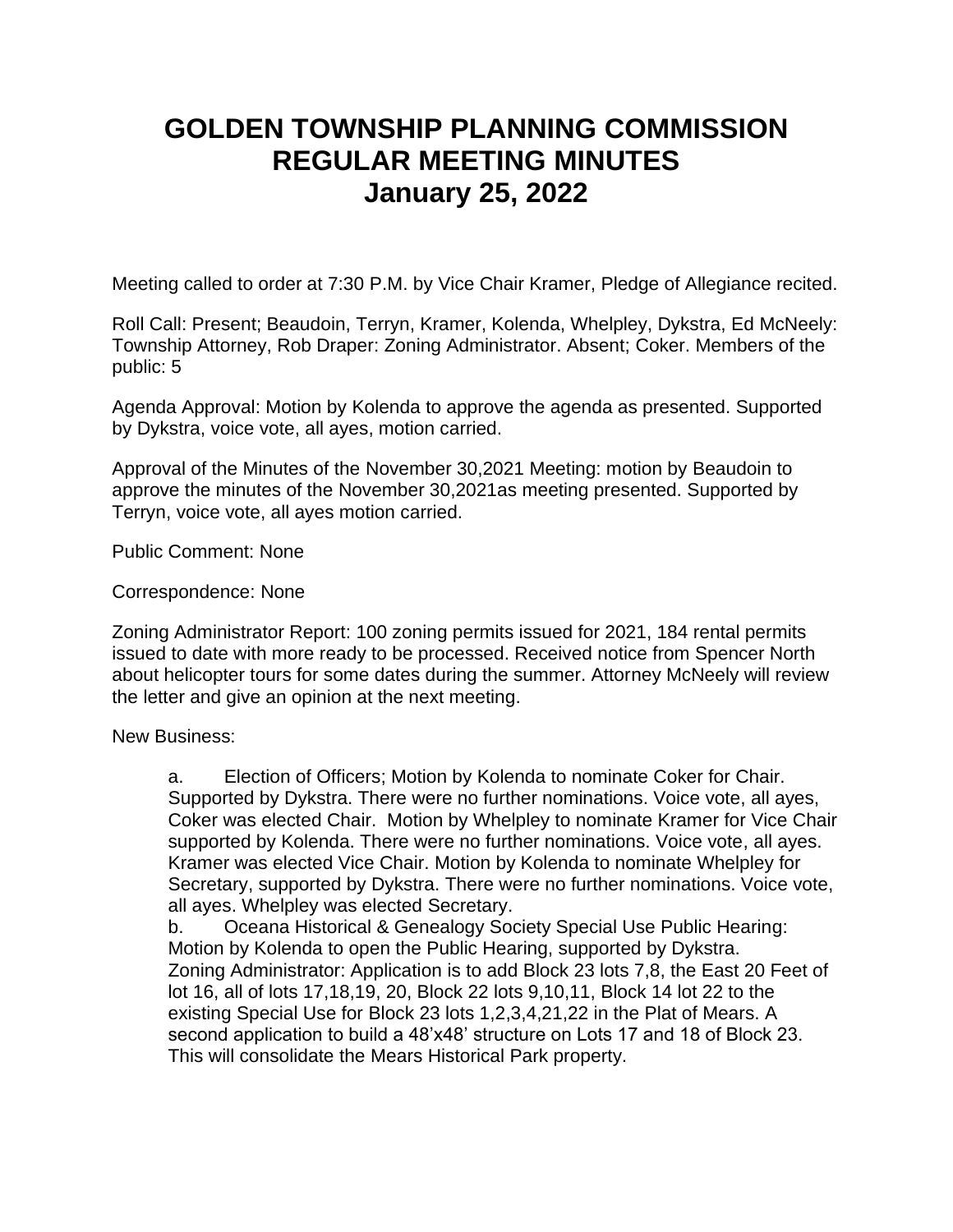Petitioner Presentation: Paul Erickson President of OHGS explained the need for more parking and walking paths in the park. The society wants to build a post and beam barn for public education. They have money ready for these projects. Correspondence: None pro or con.

Public Comment: None pro or con.

Motion by Beaudoin to close the public hearing, supported by Whelpley. Deliberation:

Special use approval standards

1. YES X NO N/A The property subject to the application is located in a zoning district in which the proposed special use is allowed by district regulations. Motion by Whelpley that this standard is met. Supported by Dykstra, voice vote, all ayes, motion carried.

2. YES \_X\_ NO \_\_\_\_ N/A \_\_\_\_ The special use will comply with any specific standards applicable to it as listed by appropriate zoning district regulations. Motion by Whelpley that this standard is met. Supported by Dykstra, voice vote, all ayes, motion carried.

3. YES\_X\_\_\_ NO \_\_\_\_ N/A \_\_\_\_ The special use will be constructed, operated, and maintained so as to be harmonious with the character of the general vicinity, and will not change the essential character of the area in which it is located. Motion by Beaudoin that this standard is met. Supported by Kolenda, voice vote, all ayes, motion carried.

4. YES X NO N/A The special use will be consistent with the intent and purpose of the township Master Plan, as well as the intent and purpose of the zoning district in which it is located. Motion by Kramer that this standard is met. Supported by Dykstra, voice vote, all ayes, motion carried.

5. YES X NO N/A The special use will not result in a material burden on police and fire services, nor on other public services or facilities, and will be adequately served by public services and facilities, or that the applicant will adequately provide any such service or facilities. Motion by Beaudoin that this standard is met. Supported by Terryn, voice vote, all ayes, motion carried.

6. YES X NO N/A The special use will not create excessive additional public costs and will not be detrimental to the welfare of the Township. Motion by Whelpley that this standard is met. Supported by Kramer, voice vote, all ayes, motion carried.

7. YES  $X$  NO N/A The special use will not diminish the opportunity for surrounding property owners to use and develop their property as zoned. Motion by Beaudoin that this standard is met. Supported by Dykstra, voice vote, all ayes, motion carried.

8. YES \_X\_\_ NO \_\_\_ N/A \_\_ The special use will be designed, constructed, operated and maintained so as not to negatively impact the character of the land uses in the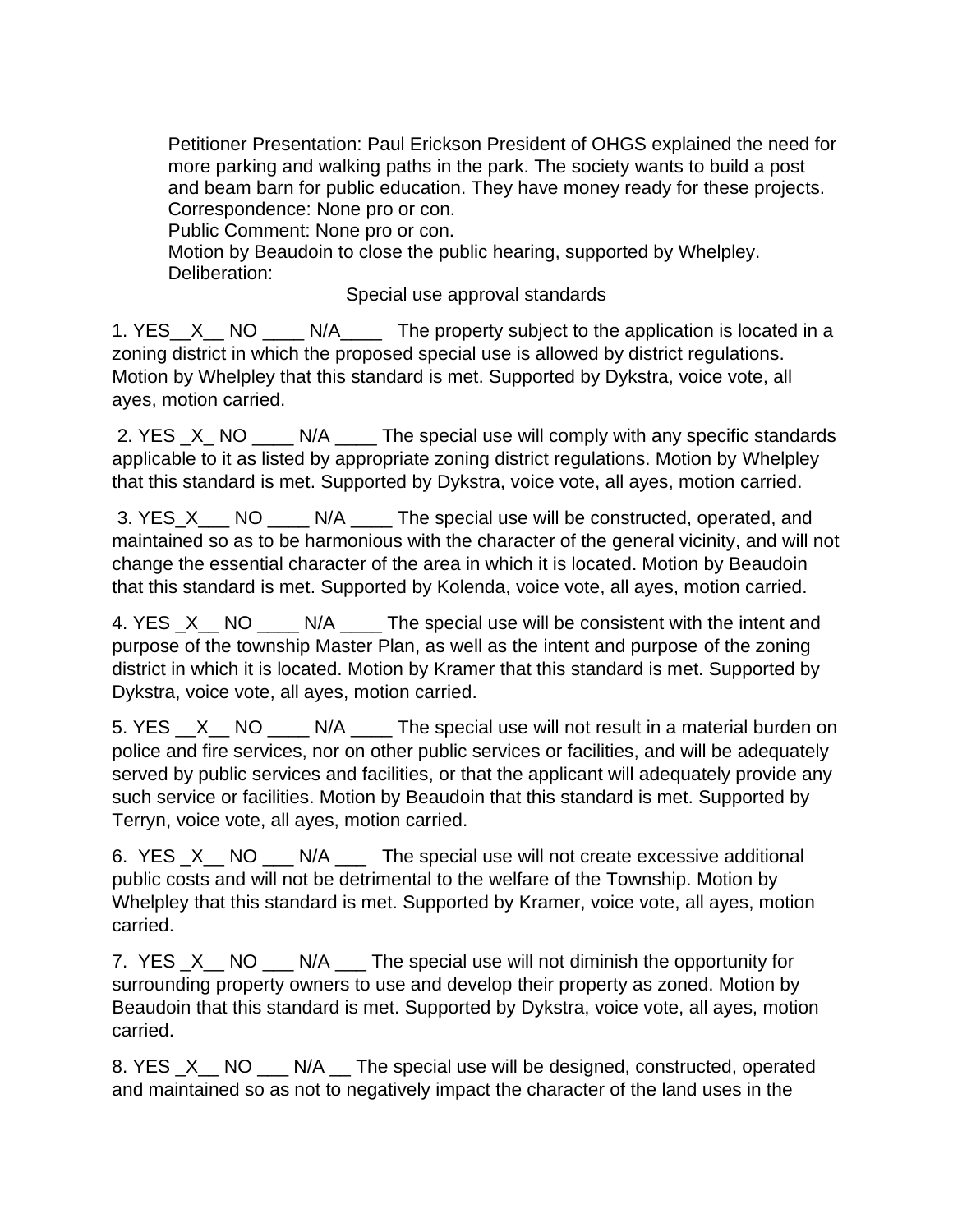surrounding area. Motion by Whelpley that this standard is met. Supported by Dykstra, voice vote, all ayes, motion carried.

9. YES \_X\_\_ NO \_\_\_ N/A \_\_ The special use will not involve activities, processes, materials, or equipment that will create a nuisance for other properties in the vicinity by reason of traffic, noise, smoke, fumes glare, odors, or the accumulation of scrap materials. The special use will not be hazardous or disturbing to existing nearby uses. Motion by Dykstra that this standard is met. Supported by Kramer, voice vote, all ayes, motion carried.

10. YES \_X\_\_ NO \_\_\_ N/A \_\_\_ The special use will be harmonious and in accordance with the goals and objectives of the Golden Township Master Plan. Motion by Beaudoin that this standard is met. Supported by Kolenda, voice vote, all ayes, motion carried.

11. YES \_X\_\_ NO \_\_\_ N/A \_\_\_ The special use will be consistent with the intent an purposes of this Ordinance, and the standards for site plan approval outlined in Chapter 13.11. Motion by Whelpley that this standard is met. Supported by Dykstra, voice vote, all ayes, motion carried.

12. Finding of fact for conditions of approval of Special use permit.

None

Based on the fact that all the Special Use approvals standards have been met, motion by Kolenda to approve the Special Use for the Oceana Historical and Genealogy Society to add Block 23 lots 7,8, the East 20 Feet of lot 16, all of lots existing Special Use for Block 23 lots 1,2,3,4,21,22 in the Plat of Mears to existing Mears Historical Park. Supported by Dykstra, voice vote, all ayes, motion carried.

Application for Site Plan Review for Oceana Historical Society to construct a 48'X48' post and beam barn on lots 17&18 of Block 23, Plat of Mears. Kolenda asked if there will be water and electricity to the barn. Mr. Erickson said yes. There were no further questions.

## **SITE PLAN APPROVAL STANDARDS**

1. YES\_X\_NO\_\_\_\_ N/A\_\_\_\_\_ Compliance with Zoning District Regulations

All buildings, structures, uses and improvements shall comply with the regulations and standards established by zoning district regulations, and all other applicable regulations contained in this Ordinance. Motion by Kolenda that this standard is met. Supported by Dykstra, voice vote, motion carried

2. YES\_X\_NO\_\_\_\_\_ N/A\_\_\_\_\_ Organization of Elements

All elements of the site plan shall be harmoniously and efficiently organized in relation to topography, the size and type of the lot, the character and use of adjoining property, and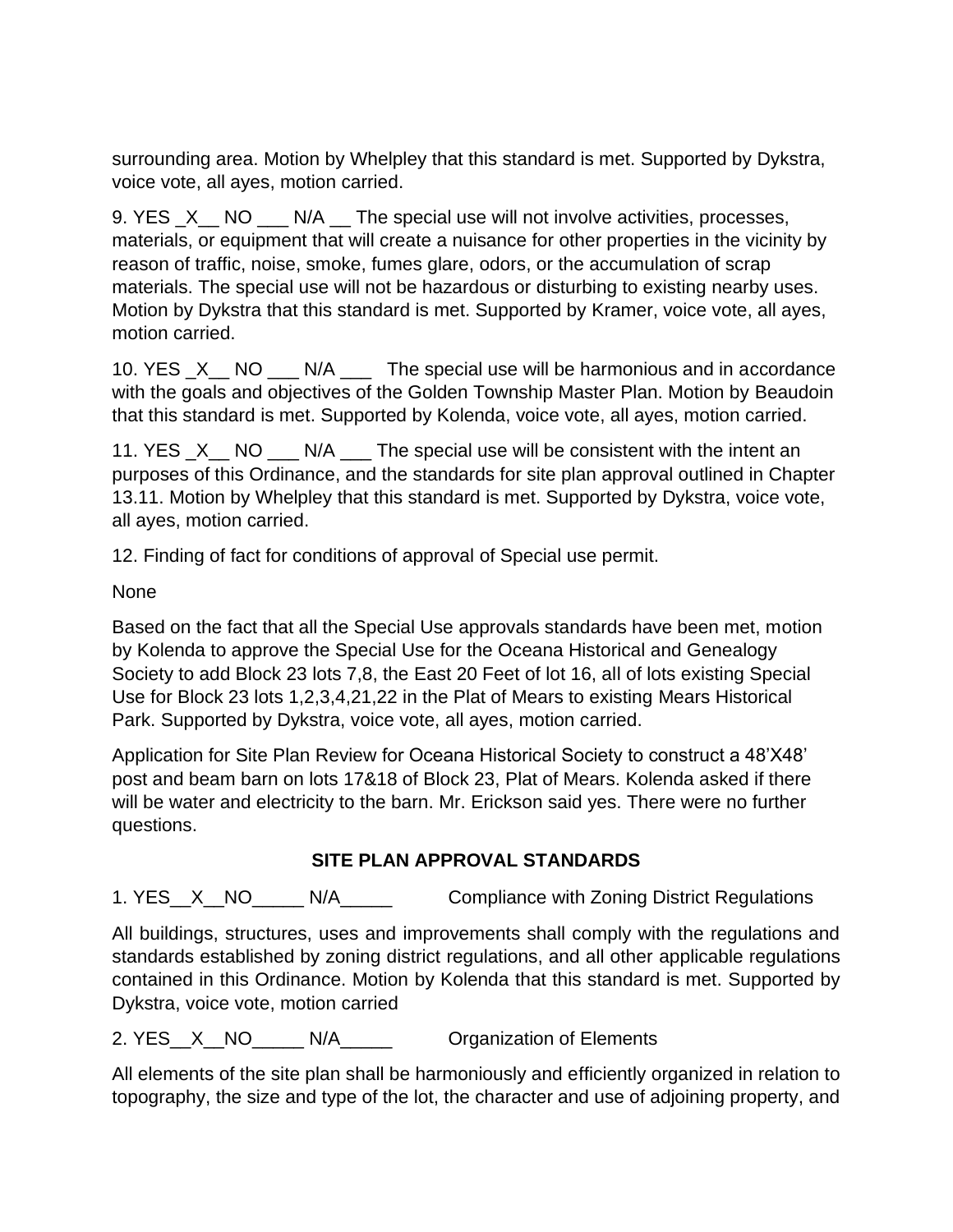the type and size of buildings. The site shall be developed to not impede the orderly development, improvement, and enjoyment of surrounding property. All buildings, structures, and other improvements shall be designed and located to minimize adverse impacts on adjacent and nearby properties. Motion by Kolenda that this standard is met. Supported by Dykstra, voice vote, all ayes, motion carried.

3. YES\_\_X\_\_NO\_\_\_\_\_ N/A\_\_\_\_\_ Preservation of Natural Features and Natural Landscape

Natural features (woodlots, wetlands, watercourses, ponds, shorelines, attractive vegetation etc.) shall be preserved and protected to the greatest extent possible. Natural features of the landscape shall be incorporated into the design and layout of the site to buffer it from adjacent incompatible land uses, to preserve the character of the surrounding area and community and to control soil erosion and storm water runoff. Motion by Kolenda that this standard is met. Supported by Dykstra, voice vote, all ayes, motion carried.

4. YES X NO N/A Drainage Provision

Special attention shall be given to proper site drainage so that storm water runoff will not affect neighboring properties, or impact area watercourses. Storm water management systems shall be designed in accordance with professionally accepted principles, and shall provide retention or detention basins designed to hold runoff from a 25-year frequency storm event. Discharge of storm water runoff from any site which may contain oil, grease, toxic chemicals, or other hazardous or polluting materials is prohibited unless measures to trap pollutants meet the requirements of the Michigan Department of Environmental Quality, based upon professionally accepted principles. Motion by Kolenda that this standard is met. Supported by Dykstra, voice vote, all ayes, motion carried.

5. YES X NO N/A Soil Erosion

Proposed developments or uses shall not result in soil erosion or sedimentation problems. Motion by Whelpley that this standard is met. Supported by Dykstra, voice vote, all ayes, motion carried.

6. YES\_\_\_\_NO\_\_\_\_\_ N/A\_\_X\_\_\_ Screening & Buffering

Screening and buffering, in the form of landscape plantings, existing vegetation, screen fences, and the like, may be required at the discretion of the Planning Commission to assure compatibility between a site and adjoining land uses. Motion by Whelpley that this standard is nonapplicable. Supported by Kolenda, voice vote, all ayes, motion carried.

7. YES\_X\_NO\_\_\_\_ N/A\_\_\_\_\_ Emergency Vehicle Access

All buildings, groups of buildings, and uses shall be arranged to allow emergency vehicle access to all improved areas during all seasons of the year under all weather conditions.